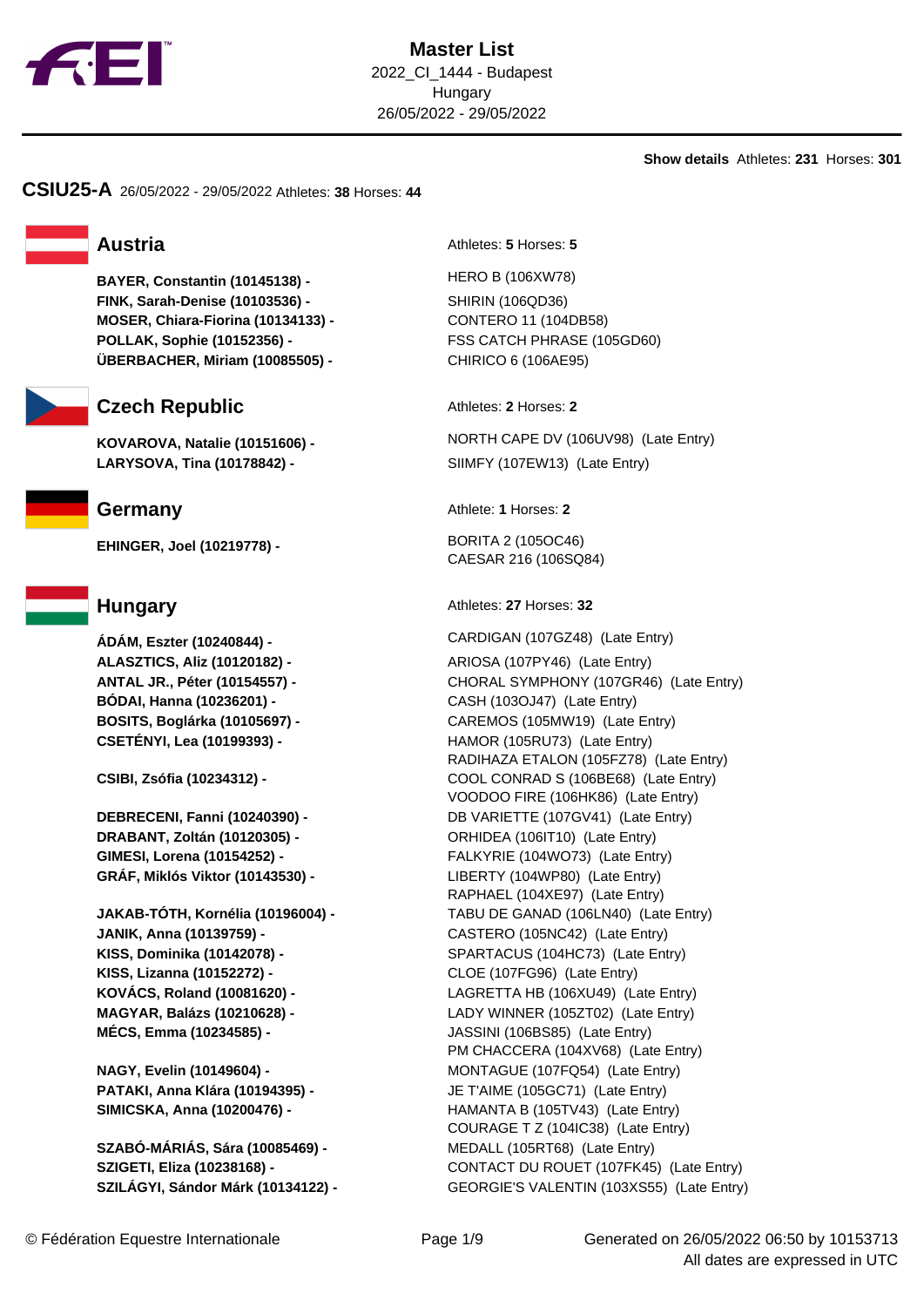

**SELKOVA, Henrieta (10198025) -** CORRADA (107FB11) (Late Entry) **VERSOVSKA, Natalia (10087115) -** DESANNE VAN T L (105FU66)

**SZUHAI JR., Gyula (10192101) -** CABECCO PS (107TR35) (Late Entry) **TÖMÖR-TONES, Luca (10260600) -** MONTE GRAZIA (107MV32) (Late Entry) **WEINHARDT, Virág (10086434) -** LONDON'S CHAGANA (106RX68) (Late Entry)

**Slovakia** Athletes: **3** Horses: **3** 

**DROPPOVA, Dominika (10141261) -** HUNTELAAR (106BL47) (Late Entry)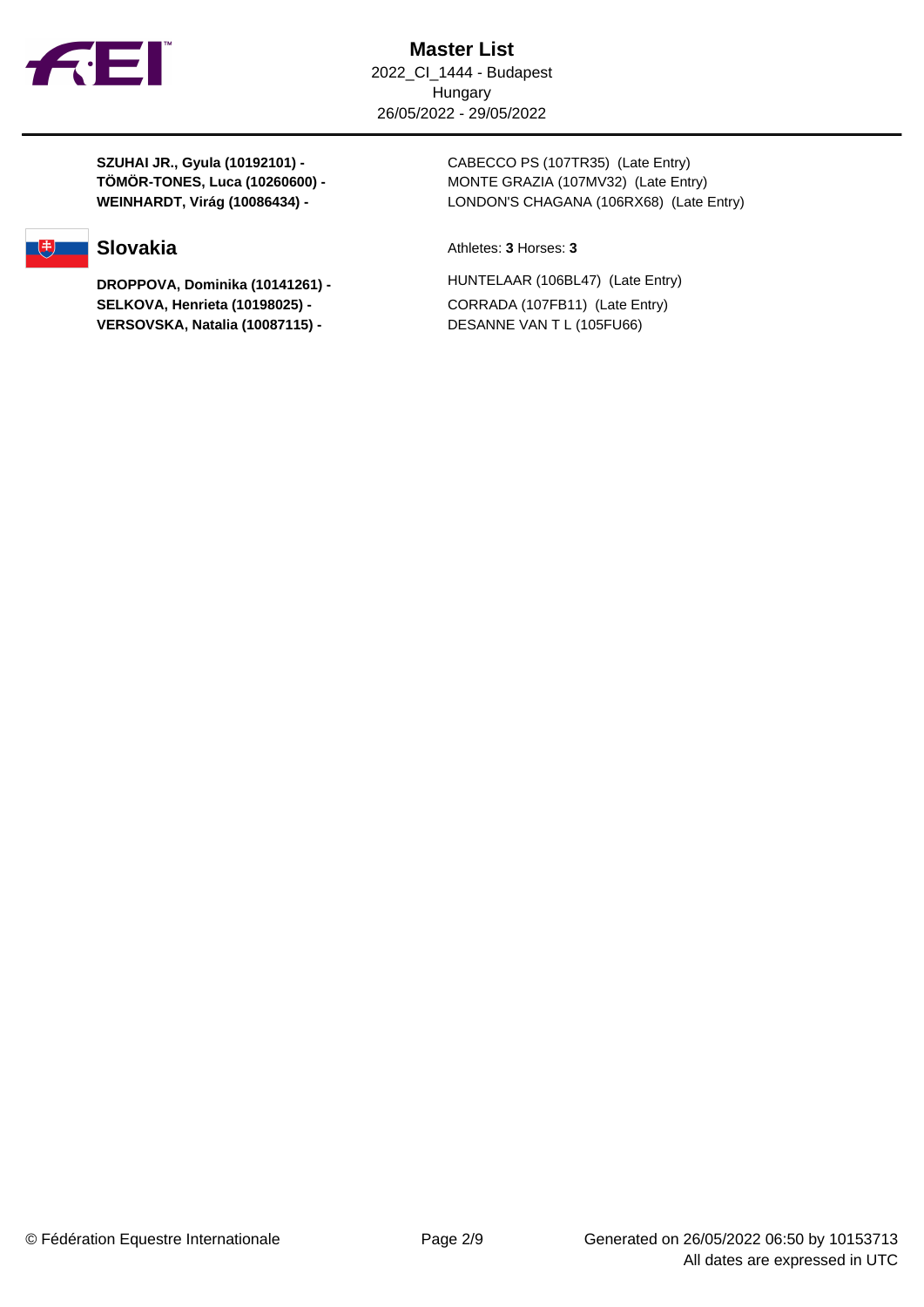

### **CSIYH1\*** 26/05/2022 - 29/05/2022 Athletes: **41** Horses: **47**

**FINK, Sarah-Denise (10103536) -** CALVIN HARRIS 3 (107AB07) **HÖNIGSCHNABL, Fiona (10154879) -** WATCHAPP R (107IQ33) (Late Entry) **STÖGER, Alfred (10000652) -** CANTUCKY R (107MK47) (Late Entry) **ÜBERBACHER, Miriam (10085505) -** CLAUDIO 31 (107IN24)



## **Czech Republic** Athletes: 4 Horses: 4

**DOHNAL, Petr (10062498) -** CASANOVA BS (107TC52) **KLUS, Marek (10098807) -** KUMANO POLT (107RR52)



**ÁCS-HEIBL, Ágnes (10018972) -** CAROLA (107FU94) (Late Entry) **BABINSZKI, László (10108526) -** MERU (107MK49) (Late Entry)

**DRABANT, Zoltán (10120305) -** DARIDO (107ER04) (Late Entry)

**FEKETE, György (10108523) -** KAHUNA (107FU83) (Late Entry) **KAJTÁR, Ákos (10027455) -** KAORI B (107GS75) (Late Entry) **MRÁZ, Tamás (10039108) -** VANDA (107TK56) (Late Entry) **PETRIK, Béla (10068953) -** KANCON (107UA16) (Late Entry)

**Austria Austria Athletes:** 4 Horses: 4

**KOVAROVA, Natalie (10151606) -** QUANITA VAN DE HELLE (107DW46) (Late Entry) **STRNADLOVÁ, Lucie (10035183) -** CLASSIC BALOU (107RB56) (Late Entry)

**Finland** Athlete: **1** Horses: **2**

**KOVÁCS, Henri (10013384) -** QUEEN OF ZUCCERO (107TL54) HONEYMOON IC (107UC06)

**Hungary Athletes: 29 Horses: 33** 

GAGO Z (107MK51) (Late Entry) **BERKES, Máté (10055983) -** COLLIEN PS (107TR42) (Late Entry) ZOE GOLD (107HE52) (Late Entry) **BUDAI, Virág (10112801) -** LADY IN RED HX (107PS23) (Late Entry) ECSTASY (107FP26) (Late Entry) **BURUCS, Borbála (10044670) -** MIAMI DE GARDER (106IF77) (Late Entry) **CZÉKUS, Zoltán (10019156) -** CANDY CRUSH (107TJ43) (Late Entry) **DEBRECENI, Fanni (10240390) -** DB GI CITSUN (107SD86) (Late Entry) **DÉR, Tibor (10142063) -** DIAMOND HEART KDW Z (107UW74) (Late Entry) **ESZES, Ferenc (10055987) -** KANSAS VL (107FG11) (Late Entry) LET'S WIN TN (107FG13) (Late Entry) **FALUHELYI, Ádám (10027081) -** VICTORY BLUE PS (107IJ87) (Late Entry) **FÜZÉR, Gábor (10027082) -** KING CORNET PGO (107TV23) (Late Entry) **HEGEDÜS, Kristóf (10098248) -** KURSZAN (107UB41) (Late Entry) **KELEMEN, Blanka (10240366) -** DIARATOR SZ (107GV96) (Late Entry) **KOVÁCS, Roland (10081620) -** KATERINA PSZ (107UX50) (Late Entry) **KRUCSÓ, Szabolcs (10002892) -** FBI DE HUS (107GS33) (Late Entry) **LENGYEL, Róbert (10002638) -** CAZERA TSH (107IO60) (Late Entry) **MAGYAR, Balázs (10210628) -** MISS MARY SOAMES 'F' (107QE32) (Late Entry) **SÁNDOR, Balázs (10000816) -** M LEONARDO (107TB76) (Late Entry) **SZABÓ JR., Gábor (10027459) -** QUEL ACTION VDS (107TJ40) (Late Entry)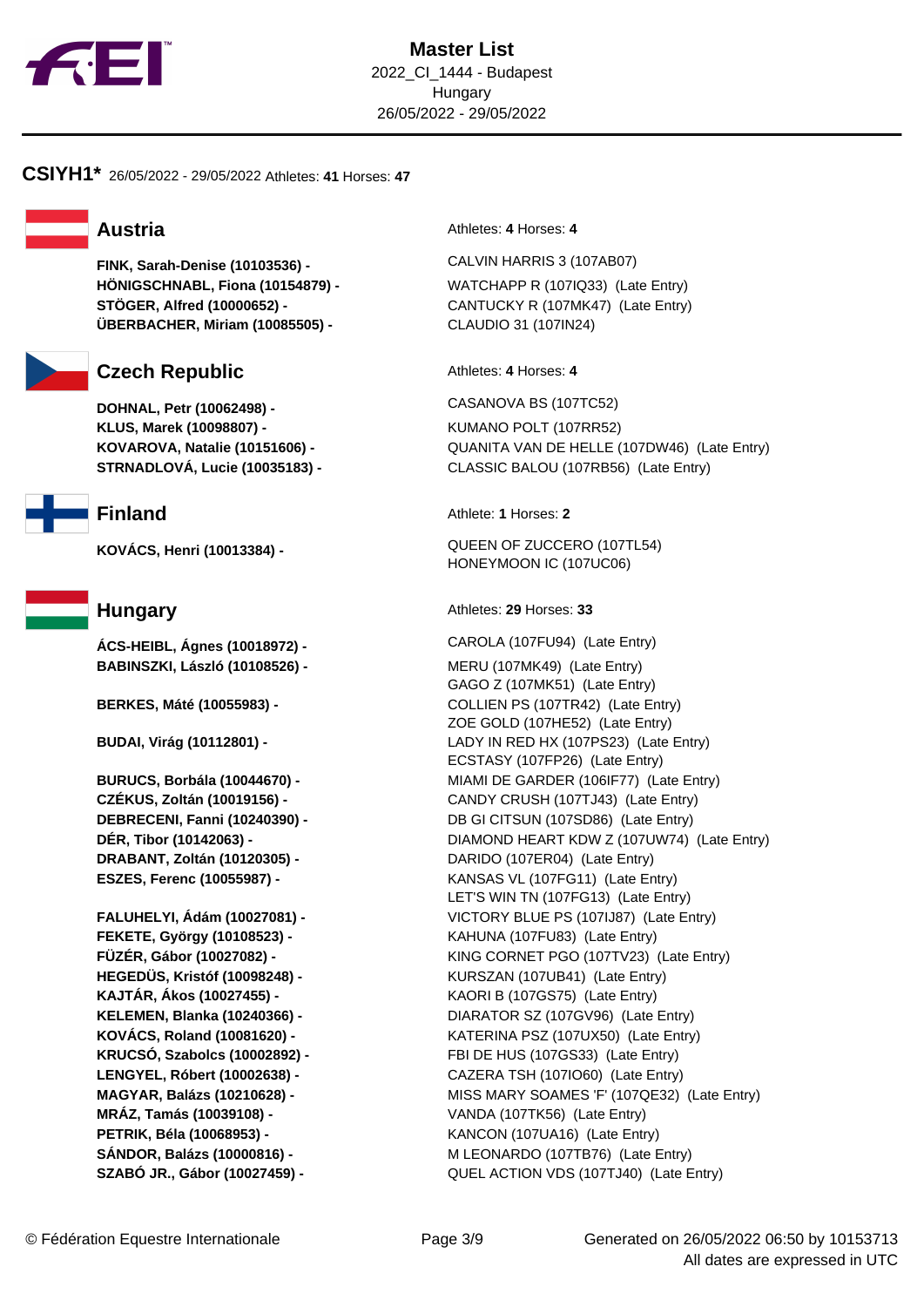

**VARGA, Balázs (10000817) -** JAILBIRD (107FQ37) (Late Entry)



**SZABÓ-MÁRIÁS, Sára (10085469) -** H-SECRET BY BORIS (107HW17) (Late Entry) **SZÉP, Krisztián (10234484) -** VIVANT VAN DE BOSS (107FC08) (Late Entry) **TAKÁCS, Petra (10154249) -** MY WAY VL (107KQ96) (Late Entry) **TÉCSY, Attila (10056386) -** MR. BROWN (E.FAUST) (107TB86) (Late Entry)

**Poland** Athlete: **1** Horse: **1** 

**PEKANIEC, Jozef (10268504) -** LEONARDO DA VINCI J.P.P. (107PM52) (Late Entry)

**Slovakia** Athletes: **2** Horses: **3** 

**LUKACOVIC, Branislav (10235780) -** EDUARD Z (107FL41) (Late Entry) **SILLO, Radovan (10002578) -** PHENYO VAN HET KEYSERSBOS (107LH66) QUARZ DU COEUR DES COLLINES (107DY11)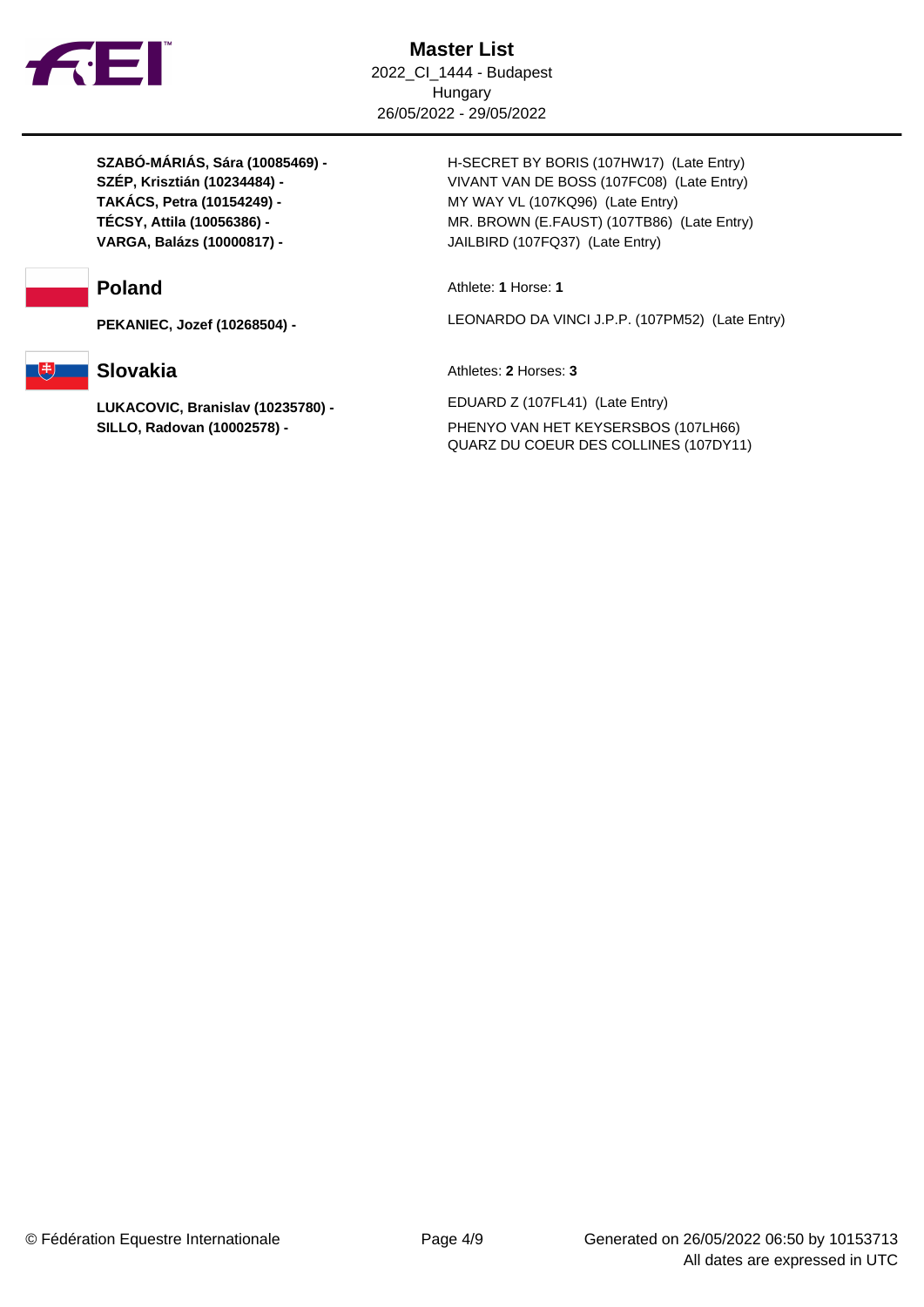

### **CSI2\*** 26/05/2022 - 29/05/2022 Athletes: **152** Horses: **210**



**Czech Republic** Athletes: **6** Horses: 11

**DOHNAL, Petr (10062498) -** TASHITA (106YP01)

**KLUS, Marek (10098807) -** QUATAR 6 (106QK62)

**KOVAROVA, Natalie (10151606) -** CHLOE (106VF08) (Late Entry) **KUMAROVA, Lucie (10088471) -** NIAL (107JV42)

**STRNADLOVÁ, Lucie (10035183) -** QUADIRA (106YI41) (Late Entry)



**BABINSZKI, László (10108526) -** KIRA (107MK52) (Late Entry) **BALOGH, Laura Szilvia (10278989) -** ESME (106MH52) (Late Entry) **BAUMANN, Bori (10076744) -** G DIA (107SH27) (Late Entry) **BENCSES, Réka (10235097) -** ARANIA Z (107LT68) (Late Entry) **BENEDEK, Adél (10235392) -** LA DIGUE 5 (106IY61) (Late Entry) **BÉRCZY, Anna (10282348) -** VIVANT BOY (106IT09) (Late Entry)

**Austria** Athletes: 4 Horses: 8

**KAINZ, Sascha (10002745) -** CUMBERLAND 6 (104GH38) CASENTO (104FS76) **STÖGER, Alfred (10000652) -** CARANJO Z (103HW16) (Late Entry) GERALDINE (106DN19) (Late Entry) INVISIBLE GUY (106OA66) (Late Entry) **WANKO, Carla (10168219) -** NO LIMIT 63 (104QP50) (Late Entry) AGROPOINT CERNA (103TF29) (Late Entry) **WANKO, Chiara (10168217) -** JANNEMAN (105BL94) (Late Entry)

CANTHAGA (106ZB26) LIVERPOOL (106MK75) CONCANTUS (104EI11) **LARYSOVA, Tina (10178842) -** MOULON VD BURKELSLAG (105WF68) (Late Entry) LORD LUDGER (105RW36) (Late Entry) SOLIDAT (105UA70) (Late Entry)

**Finland** Athlete: **1** Horse: **1** 

**KOVÁCS, Henri (10013384) -** TAMBOURINO (105XH61)

**Germany** Athlete: **1** Horse: **1** 

**ARNOLD, Rudolf (10002691) -** CATOO ROYAL (107BP91) (Late Entry)

**Hungary Athletes: 123 Horses: 163** 

**ÁCS-HEIBL, Ágnes (10018972) -** KROKANT (105ZX73) (Late Entry) **ALASZTICS, Aliz (10120182) -** LINEA 14 (106SU53) (Late Entry) CHABLIS 163 (105SV52) (Late Entry) **ARATÓ, Lilla (10237998) -** TIMPEX GALA (107GQ65) (Late Entry) **ATILLÁS, Viktória (10111744) -** SARGAMEGYE S (104VI83) (Late Entry) **BABOS, Gréta (10236446) -** TIMPEX INKA (107FQ92) (Late Entry) **BÁLINT, Hanga Sára (10260821) -** BALOU CHIN CHIN K (105QS82) (Late Entry) **BERKES, Máté (10055983) -** MESSENGER ROUGE SZ (107TR40) (Late Entry) **BLASKI, Lili (10066819) -** C EST LA VIE (107TY75) (Late Entry)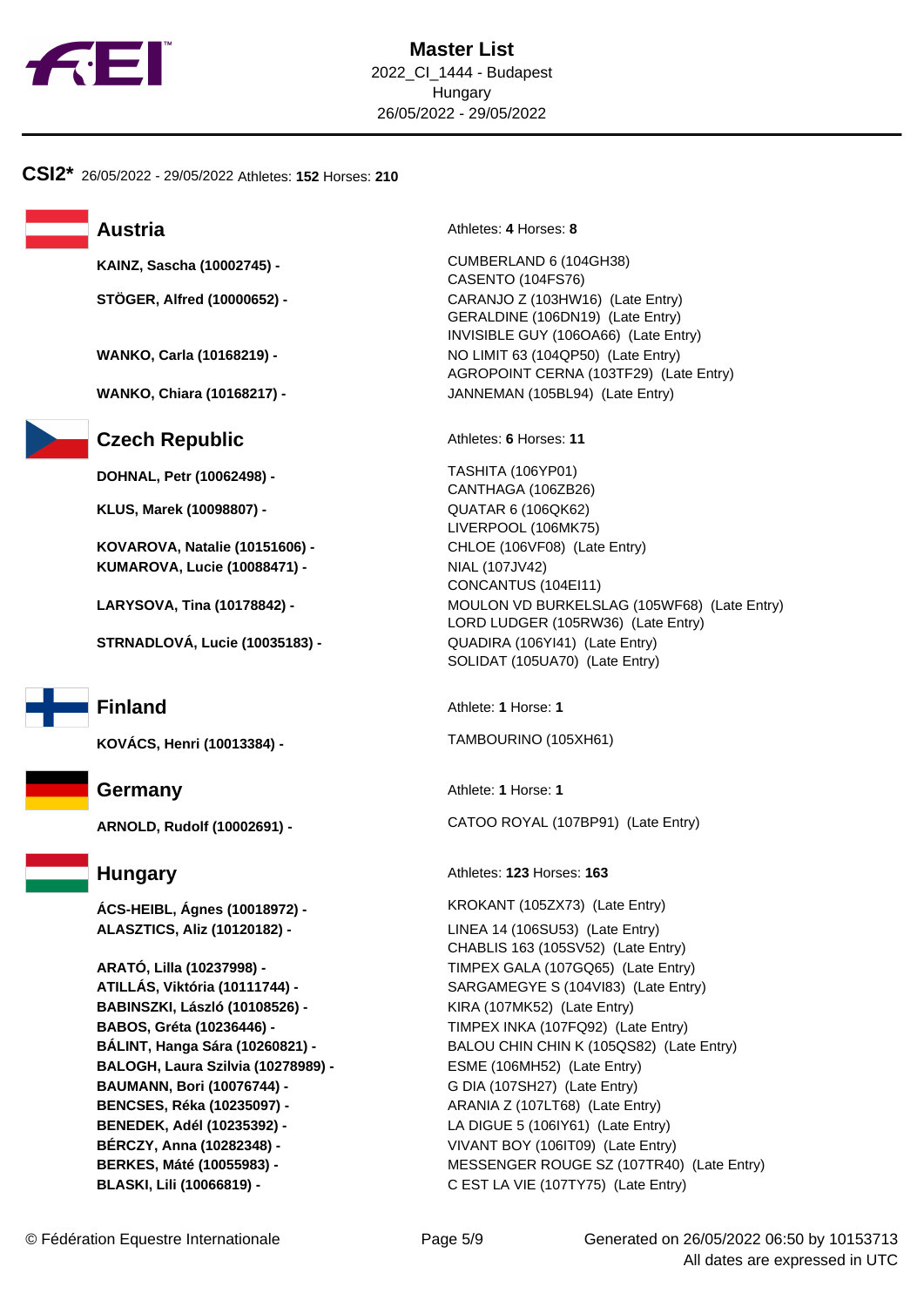

**Master List** 2022\_CI\_1444 - Budapest Hungary 26/05/2022 - 29/05/2022

**CZAKÓ, Rebeka Tímea (10192901) -** FAVORITE (107UA32) (Late Entry) **CZÉKUS, Zoltán (10019156) -** CARUNDY (106XZ70) (Late Entry) **CZUCZI, István (10082939) -** CHANEL IC (106KC72) (Late Entry) **DEBRECZENI, Éva (10120306) -** CORTEZ (107FR64) (Late Entry)

**FÁBIÁN, Johanna (10234819) -** CHABAL (106OM11) (Late Entry) **FÁBIÁNCSICS, Gábor (10001388) -** CONVEY (106YD65) (Late Entry)

**FEKETE, Antal (10089217) -** KAROLA (105RV02) (Late Entry) **FERENCZ, Dalma Mercédesz (10192878) -** CORRADA (106LZ39) (Late Entry) **FÜZÉR, Flóra (10076743) -** CHIARA (106LP28) (Late Entry) **FÜZÉR, Gábor (10027082) -** CARIONA (106BC96) (Late Entry)

**GÁL, Gréta (10284449) -** ADOLF (106OB18) (Late Entry) **GÓDI, Anna (10120307) -** STORM (107UW49) (Late Entry) **GRÓZNER, Szilárd (10039492) -** ORIGO (107UA51) (Late Entry)

**HAJDÚ, Petra (10081618) -** CONFETTI (107SA97) (Late Entry) **HEGEDUS, Adél Dóra (10174820) -** LOMBARDO 54 (107FQ41) (Late Entry) **HEGYI, Panna (10267669) -** CAROBERTO (107PG51) (Late Entry)

**HORVÁTH, Lili (10282351) -** PLOONA (106CD89) (Late Entry)

**JANIK, Anna (10139759) -** Q-VERDINI (105NC43) (Late Entry)

**BÓDAI, Hanna (10236201) -** QUINTANO (107FP53) (Late Entry) **BODNÁR, Annabell (10228767) -** IT'S A GAMBLE (105FV45) (Late Entry) GHANDI-END (105HG71) (Late Entry) COMEDY STAR (105DF56) (Late Entry) **BOGNÁR, Dóra (10118453) -** CALLI TOP (103PY46) (Late Entry) **BÖLECZ, Virág (10117121) -** FILIBERT (104AW16) (Late Entry) **BOTH, Petra (10225105) -** MIRTOSARDO (103AY31) (Late Entry) I'M SPECIAL RV (106NC47) (Late Entry) **BUDAI, Virág (10112801) -** DON'T FORGET GALANTE (106PA43) (Late Entry) BAILEYS (104LD37) (Late Entry) **CSISZÁR, Noémi (10282152) -** CEZAR (107UA39) (Late Entry) **CSUKA, Balázs (10028657) -** TIMPEX FENYEV (104UR56) (Late Entry) **DÖMSE, Bence (10197010) -** O APOLLO ARGENTINA (107SI82) (Late Entry) PHANTOM M (107LX82) (Late Entry) **DÖMSE, Tamás (10193129) -** CONQUISTADOR (106IP64) (Late Entry) JADINE BMG (107SA32) (Late Entry) **DRABANT, Zoltán (10120305) -** BACK HOME (103ES49) (Late Entry) CAMILL (105OJ01) (Late Entry) **DUNAI-KOVÁCS, Lilla (10236416) -** FESS DE BOGNAR (107FQ40) (Late Entry) **FALUHELYI, Ádám (10027081) -** FOREVER GOLD PS (107UN78) (Late Entry) VICORA STAR PS (107TL06) (Late Entry) MESSLOUBETA (107MV65) (Late Entry) **FULLÉR, Katalin (10282352) -** SARIPUSZTA KORFU (106YE06) (Late Entry) DICAPRIO (105NW05) (Late Entry) **GABALA, Luca (10271599) -** EL KATALEYA (107QL33) (Late Entry) **GÖTTLER, Vilmos (10028662) -** JEGVIRAG (107FR60) (Late Entry) **H. NAGY, Emma (10240436) -** COSTA BRAVA (105EP39) (Late Entry) HOPEFULLY (106LT59) (Late Entry) **HERMANN, Zsófia Marianna (10234822) -** NOBEL VAN HET GREEVENHOF Z (106AQ50) (Late Entry) LNS CASSIANA (106HX06) (Late Entry) **HOLOTA, Beatrix (10212044) -** BIG BALOU 6 (106VB15) (Late Entry) **HUGYECZ, Mariann (10002161) -** CHAPPELOUP (106RR24) (Late Entry) CHANDRA (106XT61) (Late Entry) **HUSZÁK, Réka (10277222) -** N-CONTENDA (107SJ20) (Late Entry) **JANDÓ, Balázs (10277722) -** ICATO (107SO36) (Late Entry) STUART 38 (105WY19) (Late Entry)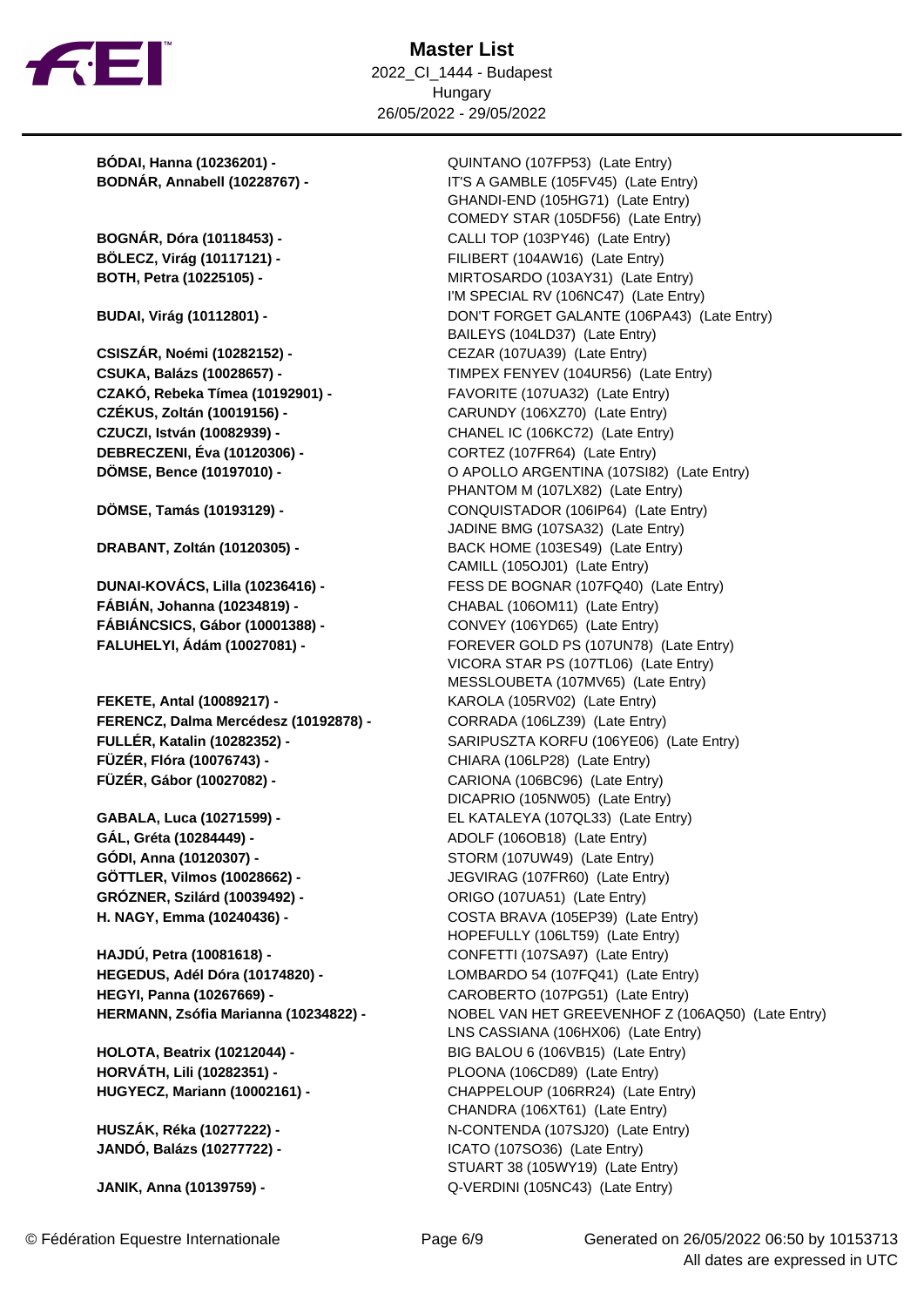

**KALÁN, Eszter (10109451) -** GAREZA (105GN62) (Late Entry)

**KASI, Kíra (10281521) -** DEZI (107TT57) (Late Entry) **KELEMEN, Blanka (10240366) -** JERRY (107LS65) (Late Entry)

**KISGERGELY, Kata Csenge (10171084) -** BIZAR VDL (107GZ22) (Late Entry) **KISS, Maja (10212902) - <br>ARIANE 413 (105JM20) (Late Entry) KOVÁCS, Ádám (10200474) -** TIMPEX JUPITER (107GQ59) (Late Entry) **KRECSKOVSZKI, Evelin (10197049) -** HARFA (106MU47) (Late Entry)

**NAGY-ÉLO, Zselyke (10280433) -** MYSTIC (107TJ27) (Late Entry) **NEMES, Dorka (10260819) -** EL CORONITA (107MR81) (Late Entry) **NYEMCSOK, Hanna Dóra (10281973) -** JEGVIRAG (107TY59) (Late Entry)

**PETES, Maja (10281335) -** CORTEZ (105RW18) (Late Entry)

**PETRIK, Béla (10068953) -** DUCHE (103ZX29) (Late Entry)

**PUSZTAI, Lili (10237980) -** STAKKAUER (105UE70) (Late Entry) **REICHERT, Virág Viktória (10218515) -** DIA-BLUE (106YE07) (Late Entry) **REISZ, Fanni (10085471) -** CARYNA (106BP67) (Late Entry) **REISZ, Panna (10081514) -** CORTANO 5 (106ML58) (Late Entry) **SÁLI, Csenge (10236276) -** JACINT (107FP41) (Late Entry) **SÁNDOR, Balázs (10000816) -** CASSCANDRO (107TS86) (Late Entry) **SÁNTA, Orsolya (10198802) -** JUMPOCELLO (105QK48) (Late Entry) **SIMICSKA, Anna (10200476) -** DANTE (105GQ61) (Late Entry)

**JUN. KÖVY, András (10027085) -** VERSANDRO (107DQ85) (Late Entry) SPARTACUS D (107UQ71) (Late Entry) **KAJTÁR, Ákos (10027455) -** BOGNAR ALATO (106KP27) (Late Entry) **KAMERMAN, Mona (10236910) -** GIVERNY-P (107FV26) (Late Entry) **KÁROLY, Mandula (10282346) -** CORNO S'TANNAN (107UR42) (Late Entry) G. ZAIL (107UR44) (Late Entry) CASINO GOLD (104QH21) (Late Entry) **KISS, Dominika (10142078) -** CENTAUER SILVER FLASH (107DS29) (Late Entry) **KISS, Lizanna (10152272) -** ARANYKAPU CLARAMO (105RQ89) (Late Entry) **KÖLCSEY, Virág (10278987) -** CAN'T STOP VH SCHEEFKASTEEL Z (107SK65) (Late Entry) **KOLTAI, Zorka (10237994) -** RADIHAZA GARNIER (105IE95) (Late Entry) **KÓTHY, Szonja Eszter (10282354) -** CRUMBLE VD BROEKKANT Z (107TO92) (Late Entry) **KRUCSÓ, Szabolcs (10002892) -** NORDSTERN 109 (105FM02) (Late Entry) CARUSO (106BM39) (Late Entry) **LENGYEL, Róbert (10002638) -** CARINTIA (106YE23) (Late Entry) **MAJOR, Tamás (10154255) -** ALABARDOS (105RF92) (Late Entry) **MÁTÉ, István (10056409) -** PILOTHAGA (107AJ40) (Late Entry) **MÉCS, Emma (10234585) -** AURORA (107LT51) (Late Entry) **MRÁZ, Tamás (10039108) -** BN SILVER (105CT85) (Late Entry) EL CONTHERO (106XU12) (Late Entry) SANGHATA (105IT36) (Late Entry) **MUNN, Sonja Krisztina (10260429) -** MARCUS LICINIUS CRASSUS (107MU02) (Late Entry) **OLÁH, Mira Karina (10284136) -** TAILORMADE CAREMBAR BLUE (106YL25) (Late Entry) CONTHA ROUET (105RO78) (Late Entry) **OSZTOVITS, Péter (10222458) -** QUINTANA (104ZX95) (Late Entry) **PÁL, Hanna Iringó (10284134) -** MANDULA (107UG75) (Late Entry) **PATAKI, Anna Klára (10194395) -** LENNARD 40 (105MB40) (Late Entry) **PELLER, Judit (10216904) -** SHUSHA MNM (103VZ09) (Late Entry) DONNA DORENA (107TS06) (Late Entry) **PINTÉR, Zsófi Csenge (10213192) -** CARESSILLA ROUGE (106BS39) (Late Entry) PM TOLEDO (105KW09) (Late Entry) **PRETL, Médea Anna (10143293) -** APOLLO CREED (105MV26) (Late Entry)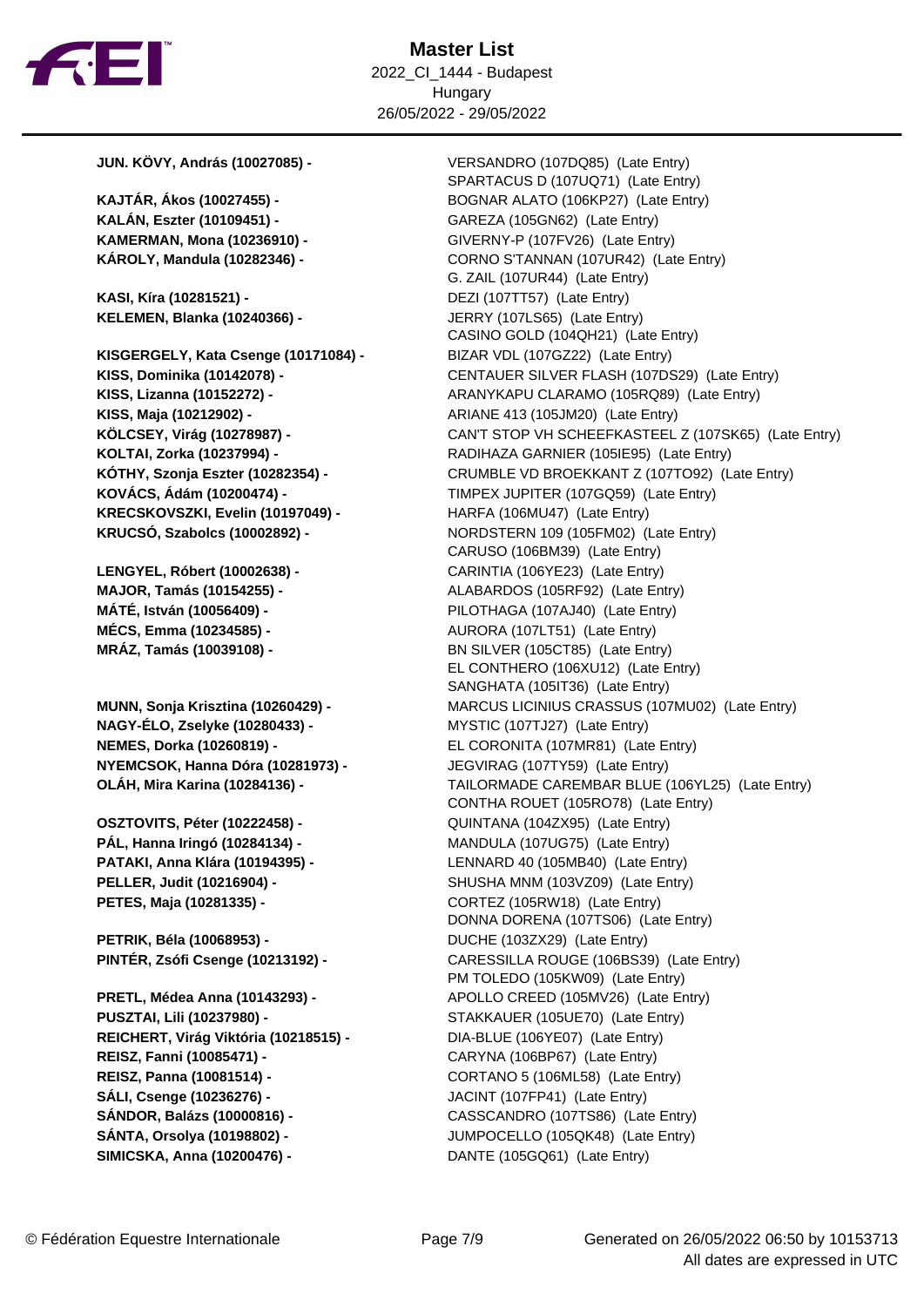

**Master List** 2022\_CI\_1444 - Budapest Hungary 26/05/2022 - 29/05/2022

**SOPRONYI, Réka Dóra (10076749) -** DONALD (103ZX45) (Late Entry)

**SZARVAS, Júlia (10237996) -** AVATAR (107FN14) (Late Entry) **SZENTIRMAI, Péter (10012994) -** EXPRESS (104SC07) (Late Entry) **SZIGETI, Cintia Kitti (10108467) -** DALIA (104KA27) (Late Entry)

**TEJFALUSSY-GECSE, Lilla Zsófia (10282345) -** DOUGLAS Z (107UU05) (Late Entry)

**VARGA, Hóvirág (10237985) -** IMF (107FV34) (Late Entry)



**JOVANOVIC, Zoran (10031061) -** STRAORDINARIA (106QC65)

CORNETTO Z (105NG81) (Late Entry) **SZABÓ, Noémi (10214600) -** NOBLESSE S (106FA76) (Late Entry) RADIHAZA ESTIKE (104JY70) (Late Entry) **SZABÓ, Virág (10284135) -** CHACCARI Z (104EU81) (Late Entry) **SZABÓ, Virág (10120414) -** BN SEASON (107UG41) (Late Entry) DRAZIC (106MP45) (Late Entry) **SZABÓ JR., Gábor (10027459) -** CHACRINUE (105RR24) (Late Entry) FILUCHI (107UQ98) (Late Entry) LIFU (106EI72) (Late Entry) **SZILÁGYI, Sándor Márk (10134122) -** FURIOSO XXXIV-5 (105WL64) (Late Entry) **SZOTYORI NAGY, Kristóf (10001943) -** GIDRAN RAZBEG 44 MYTOC (103EQ44) (Late Entry) CYM CARLSSON S (106BS43) (Late Entry) **SZUHAI, Rodrigo (10224557) -** CORNET (107FR94) (Late Entry) JAYJAY (106WD45) (Late Entry) **SZUHAI JR., Gyula (10192101) -** PERTHY JACKSON (106AJ85) (Late Entry) **TAGAI, Lili Letta (10271197) -** OBERON (107QI30) (Late Entry) **TAKÁCS, Petra (10154249) -** KAFFINO BY BORIS (106UH22) (Late Entry) CONOR PASS (106MJ29) (Late Entry) **TÉCSY, Attila (10056386) -** DHARKAN (105OL06) (Late Entry) JUBAB VAN 'T SIAMSHOF (106AE78) (Late Entry) LUCAS (106LR88) (Late Entry) PM BANDERAS (105RL32) (Late Entry) **TÓTH, Boglárka (10101789) -** COLUMBIA (107US52) (Late Entry) **ÚRY, Anna (10272317) -** CENTADINA (107QR67) (Late Entry) **VÁNDOR, Zsófia (10075094) -** CHACCO BLUE DIAMOND (103ZX33) (Late Entry) LEOPARD OF BALLMORE (105HK25) (Late Entry) **VARGA, Kristóf (10083807) -** CORISANTO (104NE94) (Late Entry) ACORIO (104XG06) (Late Entry) CASILIUS (103NQ74) (Late Entry) **VIDOR, Krisztina (10282353) -** FAIRY LOU (107TK98) (Late Entry) **WEINHARDT, Virág (10086434) -** CHICLANA 10 (103GB34) (Late Entry) CORTEZ (107GN50) (Late Entry) **WENDLER, Zsófia (10284815) -** DIATRON (107UY81) (Late Entry) **WILDANGER, Laura (10240451) -** TATYJANA (106PU48) (Late Entry) **ZÁRUG, Annamária (10089650) -** COOLMAN (104VH61) (Late Entry) FIREFLY (107GV66) (Late Entry)

**Romania** Athlete: **1** Horses: **3** 

**ZÁRUG, Gyula (10001530) -** CONFIDENCE (107TT58) COLD BLUE BOY (106VV52) ACTION BOY (106BY64)

**Serbia** Athlete: **1** Horse: **1**